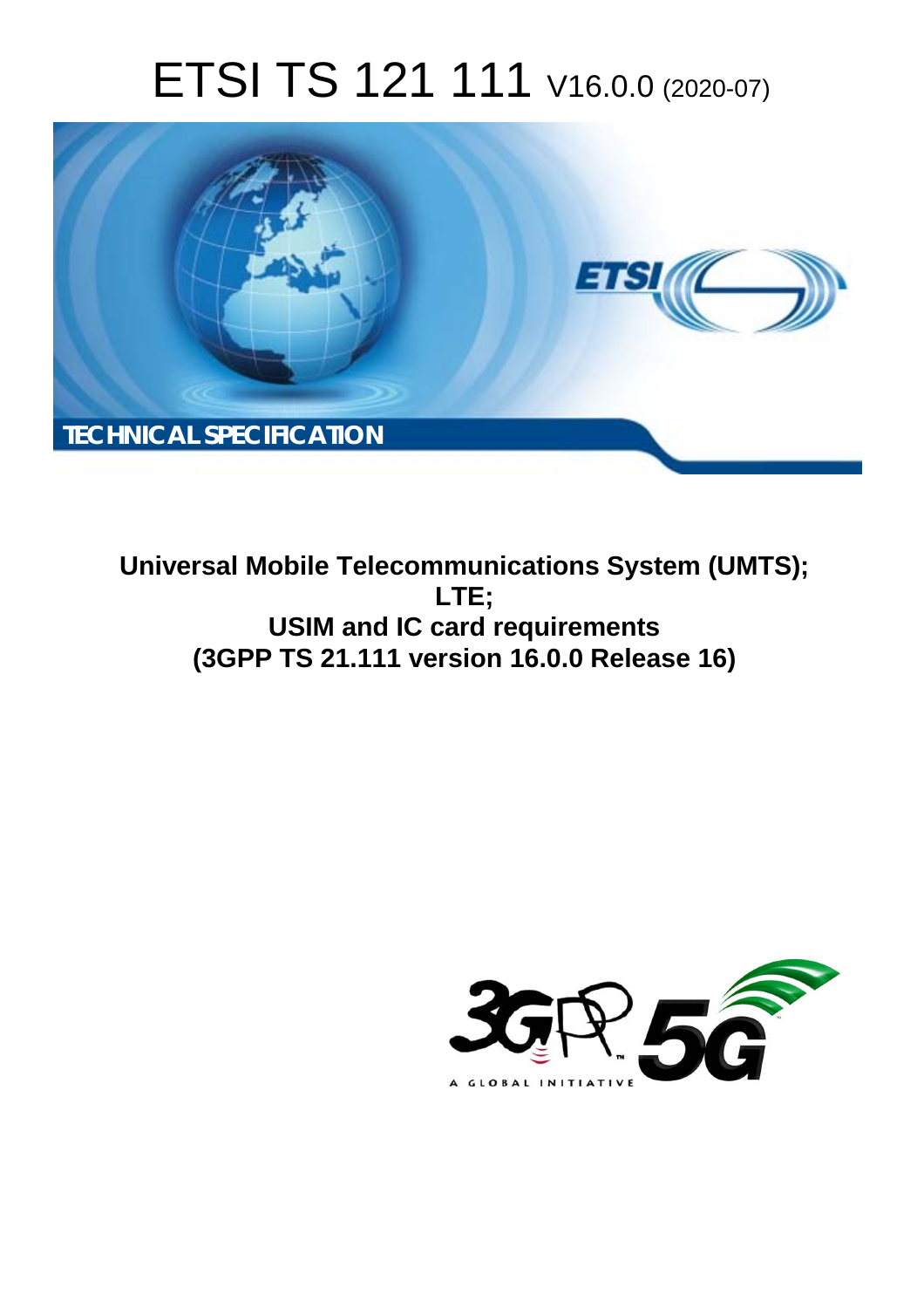Reference RTS/TSGC-0621111vg00

> Keywords LTE,UMTS

#### *ETSI*

#### 650 Route des Lucioles F-06921 Sophia Antipolis Cedex - FRANCE

Tel.: +33 4 92 94 42 00 Fax: +33 4 93 65 47 16

Siret N° 348 623 562 00017 - NAF 742 C Association à but non lucratif enregistrée à la Sous-Préfecture de Grasse (06) N° 7803/88

#### *Important notice*

The present document can be downloaded from: <http://www.etsi.org/standards-search>

The present document may be made available in electronic versions and/or in print. The content of any electronic and/or print versions of the present document shall not be modified without the prior written authorization of ETSI. In case of any existing or perceived difference in contents between such versions and/or in print, the prevailing version of an ETSI deliverable is the one made publicly available in PDF format at [www.etsi.org/deliver](http://www.etsi.org/deliver).

Users of the present document should be aware that the document may be subject to revision or change of status. Information on the current status of this and other ETSI documents is available at <https://portal.etsi.org/TB/ETSIDeliverableStatus.aspx>

If you find errors in the present document, please send your comment to one of the following services: <https://portal.etsi.org/People/CommiteeSupportStaff.aspx>

#### *Copyright Notification*

No part may be reproduced or utilized in any form or by any means, electronic or mechanical, including photocopying and microfilm except as authorized by written permission of ETSI. The content of the PDF version shall not be modified without the written authorization of ETSI. The copyright and the foregoing restriction extend to reproduction in all media.

> © ETSI 2020. All rights reserved.

**DECT™**, **PLUGTESTS™**, **UMTS™** and the ETSI logo are trademarks of ETSI registered for the benefit of its Members. **3GPP™** and **LTE™** are trademarks of ETSI registered for the benefit of its Members and of the 3GPP Organizational Partners. **oneM2M™** logo is a trademark of ETSI registered for the benefit of its Members and of the oneM2M Partners. **GSM®** and the GSM logo are trademarks registered and owned by the GSM Association.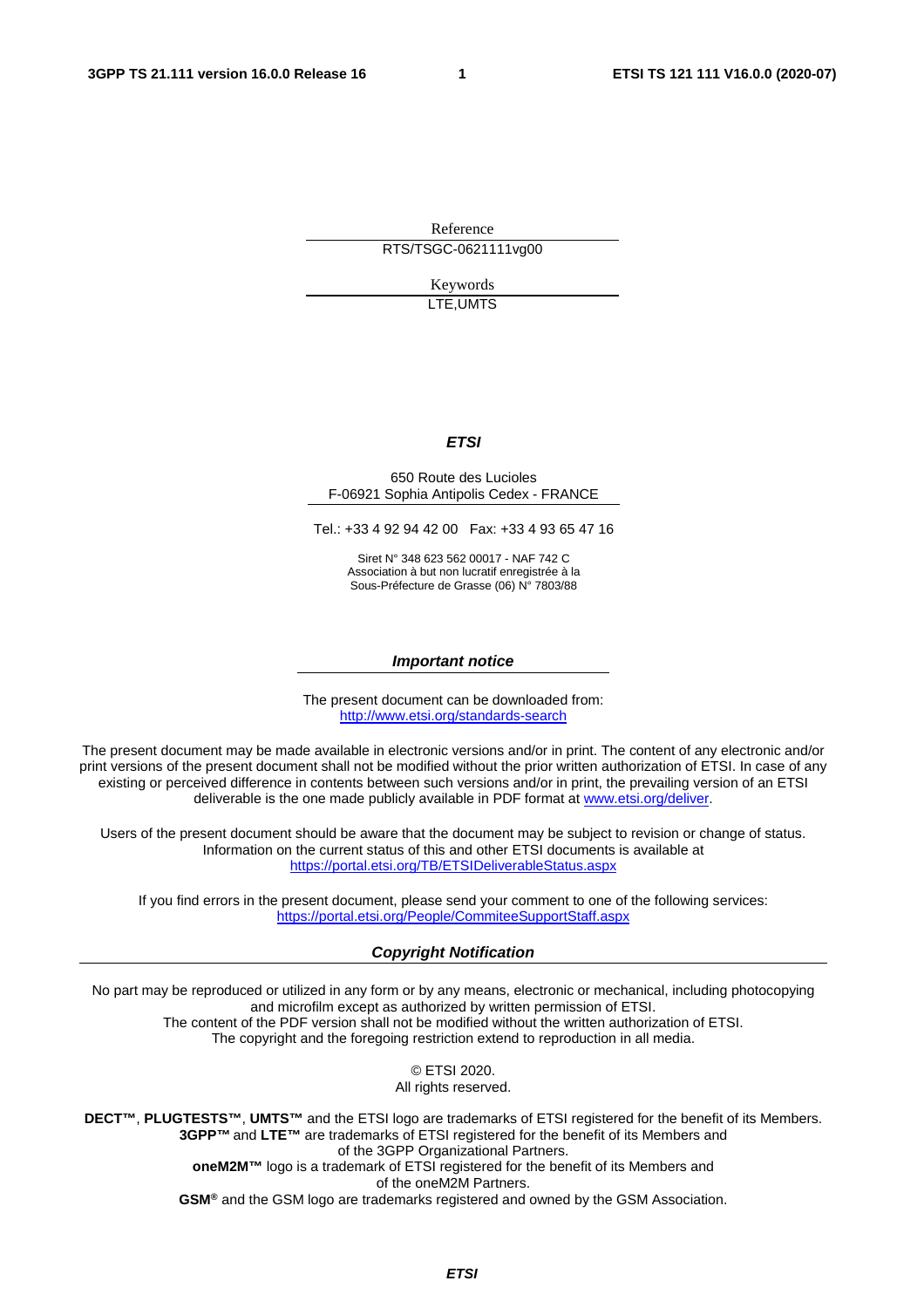# Intellectual Property Rights

#### Essential patents

IPRs essential or potentially essential to normative deliverables may have been declared to ETSI. The information pertaining to these essential IPRs, if any, is publicly available for **ETSI members and non-members**, and can be found in ETSI SR 000 314: *"Intellectual Property Rights (IPRs); Essential, or potentially Essential, IPRs notified to ETSI in respect of ETSI standards"*, which is available from the ETSI Secretariat. Latest updates are available on the ETSI Web server [\(https://ipr.etsi.org/](https://ipr.etsi.org/)).

Pursuant to the ETSI IPR Policy, no investigation, including IPR searches, has been carried out by ETSI. No guarantee can be given as to the existence of other IPRs not referenced in ETSI SR 000 314 (or the updates on the ETSI Web server) which are, or may be, or may become, essential to the present document.

#### **Trademarks**

The present document may include trademarks and/or tradenames which are asserted and/or registered by their owners. ETSI claims no ownership of these except for any which are indicated as being the property of ETSI, and conveys no right to use or reproduce any trademark and/or tradename. Mention of those trademarks in the present document does not constitute an endorsement by ETSI of products, services or organizations associated with those trademarks.

# Legal Notice

This Technical Specification (TS) has been produced by ETSI 3rd Generation Partnership Project (3GPP).

The present document may refer to technical specifications or reports using their 3GPP identities. These shall be interpreted as being references to the corresponding ETSI deliverables.

The cross reference between 3GPP and ETSI identities can be found under<http://webapp.etsi.org/key/queryform.asp>.

# Modal verbs terminology

In the present document "**shall**", "**shall not**", "**should**", "**should not**", "**may**", "**need not**", "**will**", "**will not**", "**can**" and "**cannot**" are to be interpreted as described in clause 3.2 of the [ETSI Drafting Rules](https://portal.etsi.org/Services/editHelp!/Howtostart/ETSIDraftingRules.aspx) (Verbal forms for the expression of provisions).

"**must**" and "**must not**" are **NOT** allowed in ETSI deliverables except when used in direct citation.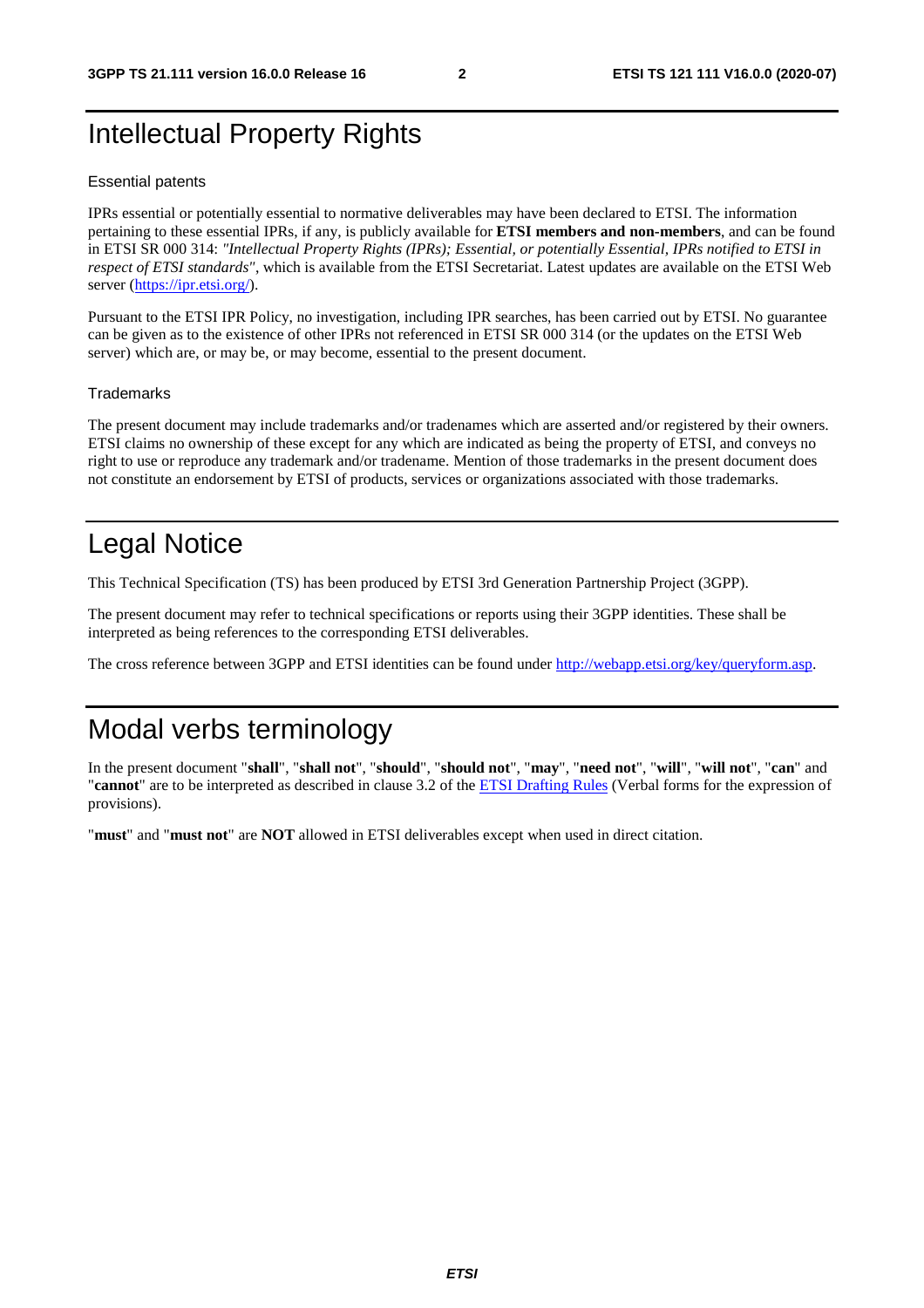$\mathbf{3}$ 

# Contents

| 1                |  |  |  |  |  |
|------------------|--|--|--|--|--|
| 2                |  |  |  |  |  |
| 2.1              |  |  |  |  |  |
| 2.2              |  |  |  |  |  |
| 3                |  |  |  |  |  |
| 3.1<br>3.2       |  |  |  |  |  |
| 3.3              |  |  |  |  |  |
| $\overline{4}$   |  |  |  |  |  |
| 5                |  |  |  |  |  |
| 5.1              |  |  |  |  |  |
| 5.2<br>5.3       |  |  |  |  |  |
| 5.4              |  |  |  |  |  |
| 5.5              |  |  |  |  |  |
| 5.6<br>5.7       |  |  |  |  |  |
|                  |  |  |  |  |  |
| 6<br>6.1         |  |  |  |  |  |
| 6.2              |  |  |  |  |  |
| 7                |  |  |  |  |  |
| 7.1              |  |  |  |  |  |
| 7.2              |  |  |  |  |  |
| 7.3<br>7.4       |  |  |  |  |  |
| 7.5              |  |  |  |  |  |
| 8                |  |  |  |  |  |
| 8.1              |  |  |  |  |  |
| 8.2              |  |  |  |  |  |
| 9                |  |  |  |  |  |
| 9.1              |  |  |  |  |  |
| 10               |  |  |  |  |  |
| 10.1<br>10.2     |  |  |  |  |  |
| 10.2.1           |  |  |  |  |  |
| 10.2.2           |  |  |  |  |  |
| 10.2.3           |  |  |  |  |  |
| 10.2.4           |  |  |  |  |  |
| 10.2.5<br>10.2.6 |  |  |  |  |  |
| 10.2.7           |  |  |  |  |  |
| 10.3             |  |  |  |  |  |
| 10.4             |  |  |  |  |  |
| 11               |  |  |  |  |  |
| 11.1             |  |  |  |  |  |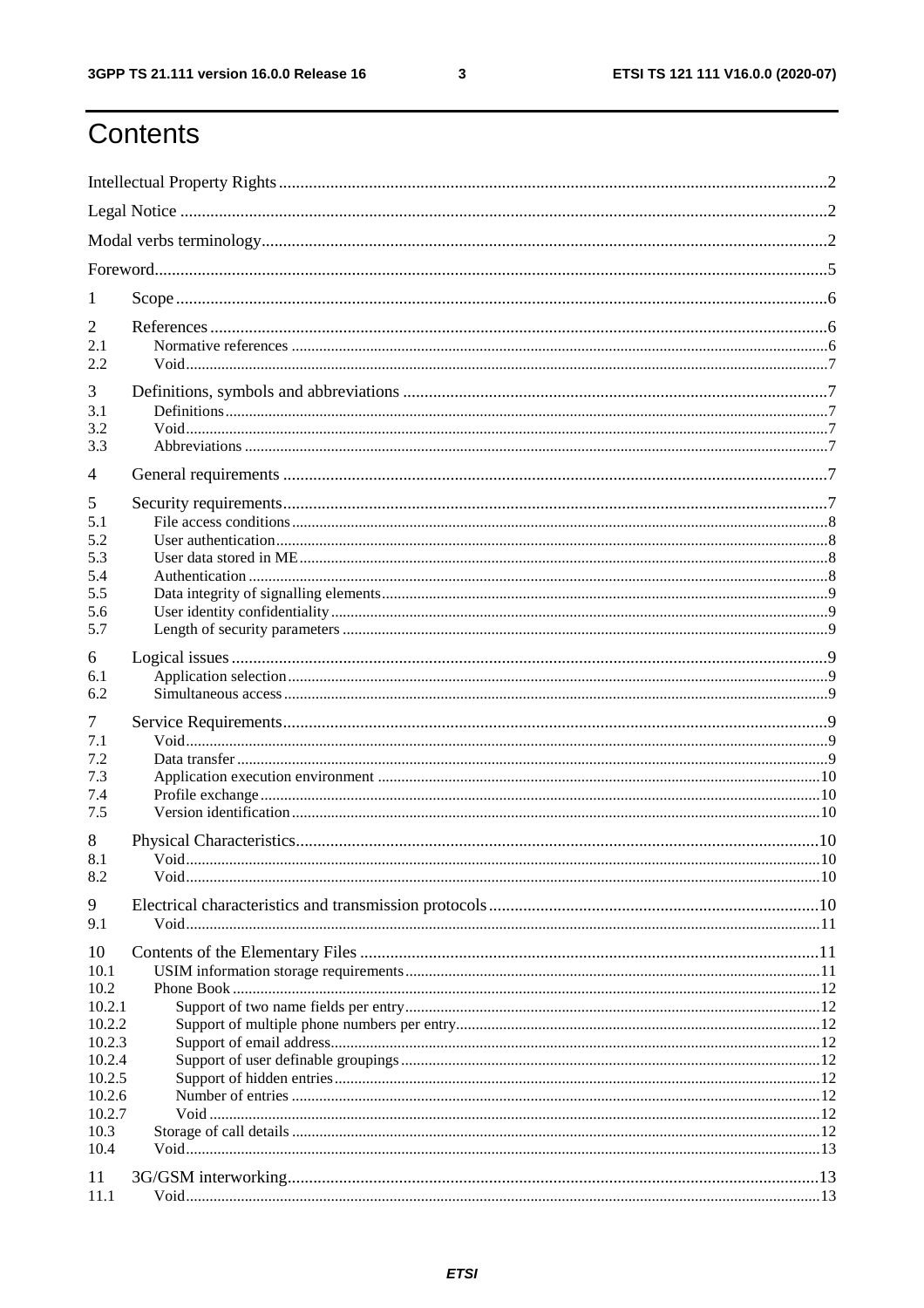$\overline{\mathbf{4}}$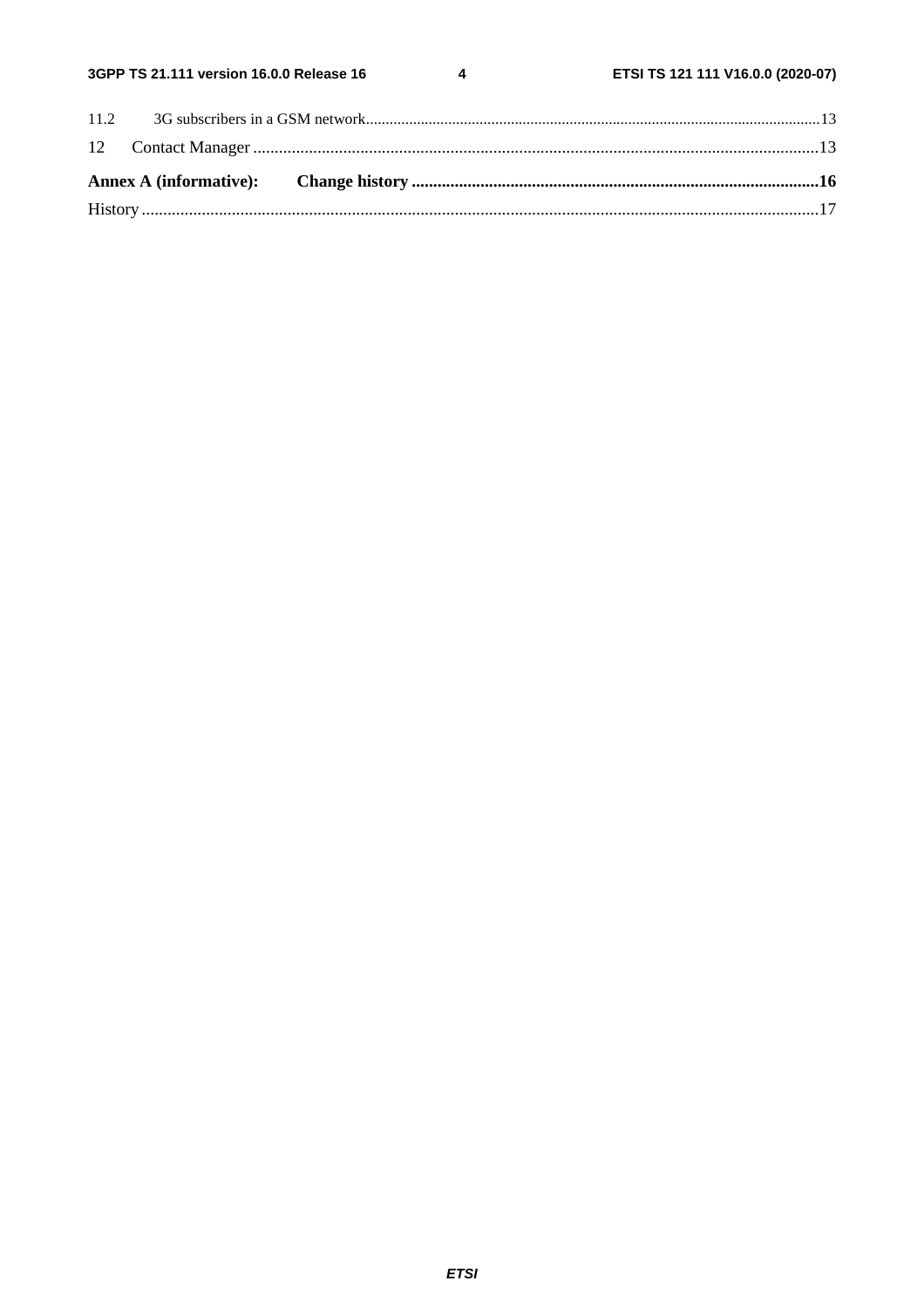# Foreword

This Technical Specification has been produced by the 3GPP.

The contents of the present document are subject to continuing work within the TSG and may change following formal TSG approval. Should the TSG modify the contents of this TS, it will be re-released by the TSG with an identifying change of release date and an increase in version number as follows:

Version x.y.z

where:

- x the first digit:
	- 1 presented to TSG for information;
	- 2 presented to TSG for approval;
	- 3 or greater indicates TSG approved document under change control.
- y the second digit is incremented for all changes of substance, i.e. technical enhancements, corrections, updates, etc.
- z the third digit is incremented when editorial only changes have been incorporated in the document.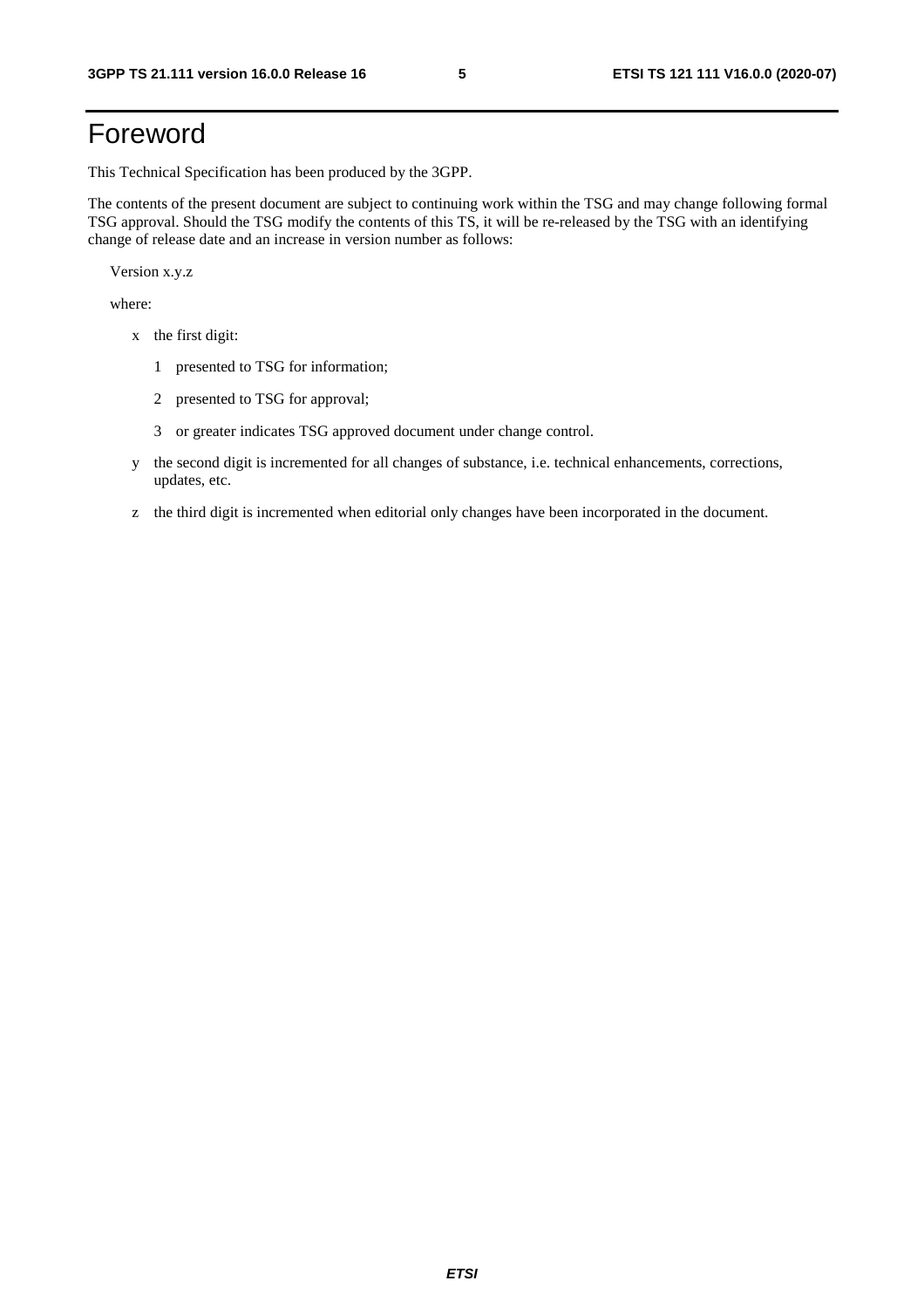# 1 Scope

This document defines the requirements of the USIM (Universal Subscriber Identity Module) and the IC card for 3G (UICC). These are derived from the service and security requirements defined in TS 22.100 [1] and TS 22.101 [2]. The USIM is a 3G application on an IC card. It inter-operates with a 3G terminal and provides access to 3G services. This document is intended to serve as a basis for the detailed specification of the USIM and the UICC, and the interface to the 3G terminal.

# 2 References

### 2.1 Normative references

The following documents contain provisions which, through reference in this text, constitute provisions of the present document.

- References are either specific (identified by date of publication, edition number, version number, etc.) or non-specific.
- For a specific reference, subsequent revisions do not apply.
- For a non-specific reference, the latest version applies. In the case of a reference to a 3GPP document (including a GSM document), a non-specific reference implicitly refers to the latest version of that document in the same Release as the present document.
- [1] 3GPP TS 22.100 v3.x.x: "UMTS phase 1" (Release 99).
- [2] 3GPP TS 22.101: "Service principles".
- [3] 3GPP TS 31.101: "UICC-Terminal Interface; Physical and Logical Characteristics".
- [4] Void.
- [5] ETSI TS 101 220: "ETSI Numbering System for AIDs".
- [6] 3GPP TS 31.111: "USIM Application Toolkit (USAT)".
- [7] 3GPP TS 33.102: "3G Security: Security Architecture".
- [8] 3GPP TS 51.011, Rel-4: "Specification of the Subscriber Identity Module Mobile Equipment (SIM - ME) interface".
- [9] Void.
- [10] **Void.**
- [11] ISO/IEC 7816-3: "Information technology Identification cards Integrated circuit(s) cards with contacts - Part 3: Electronic signals and transmission protocols".
- [12] ISO/IEC 7816-4: "Identification cards Integrated circuit cards, Part 4: Organization, security and commands for interchange".
- [13] **Void.**
- [14] 3GPP TS 36.306: "Technical Specification Group Radio Access Network; Evolved Universal Terrestrial Radio Access (E-UTRA); User Equipment (UE) radio access capabilities"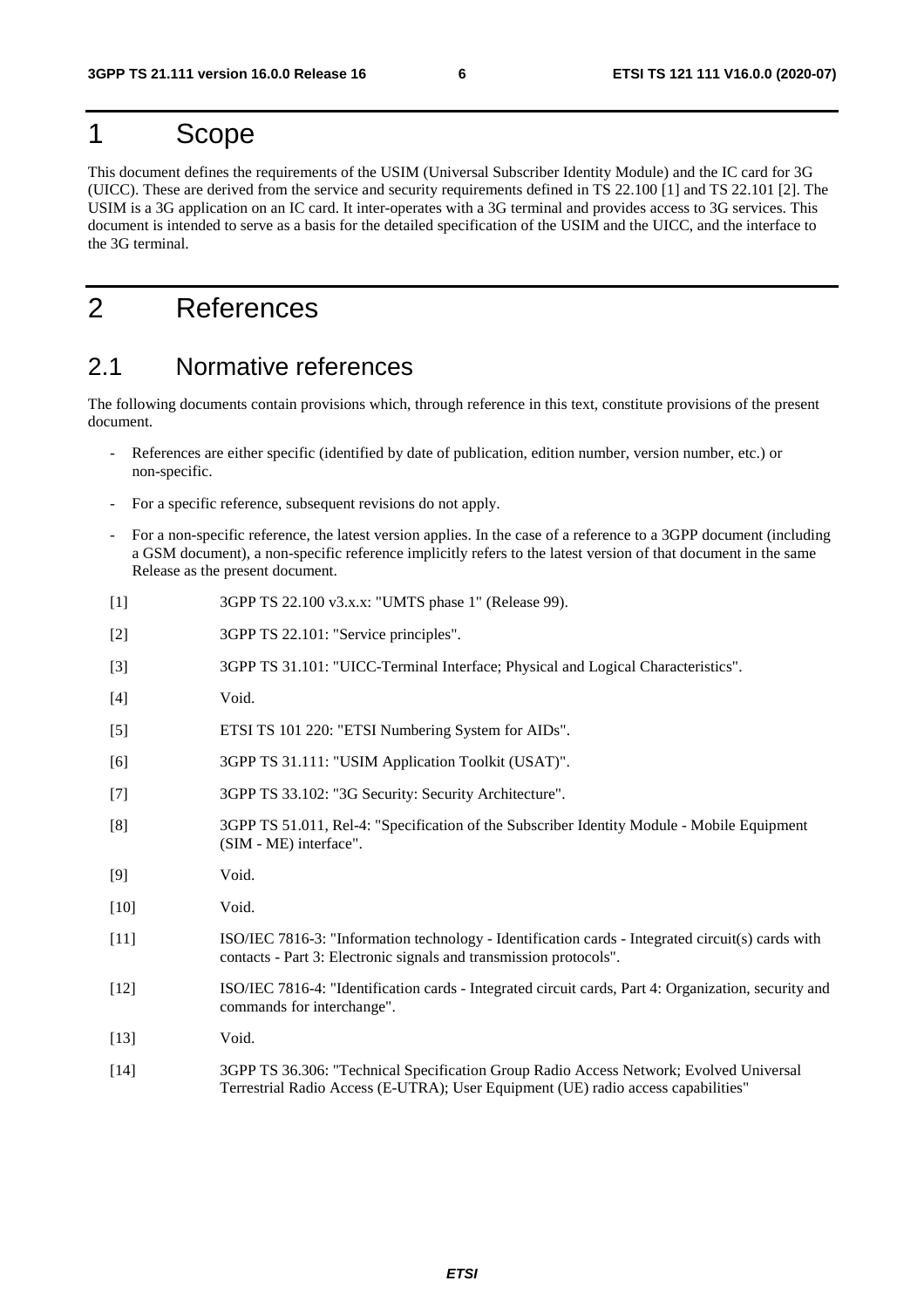### 2.2 Void

# 3 Definitions, symbols and abbreviations

### 3.1 Definitions

For the purposes of the present document, the following definitions apply:

### 3.2 Void

### 3.3 Abbreviations

For the purposes of the present document, the following abbreviations apply:

| <b>ADN</b>  | <b>Abbreviated Dialling Number</b>       |
|-------------|------------------------------------------|
| <b>ATR</b>  | Answer To Reset                          |
| DF          | Dedicated File                           |
| EF          | Elementary File                          |
| <b>ICC</b>  | <b>Integrated Circuit Card</b>           |
| IK          | Integrity Key                            |
| <b>IMSI</b> | International Mobile Subscriber Identity |
| <b>ME</b>   | Mobile Equipment                         |
| MF          | Master File                              |
| <b>PIN</b>  | Personal Identification Number           |
| <b>PPS</b>  | Protocol and Parameter Selection         |
| <b>SIM</b>  | Subscriber Identity Module               |
| <b>USIM</b> | Universal Subscriber Identity Module     |
|             |                                          |

# 4 General requirements

The UICC shall be either a removable hardware module or a non-removable separate hardware module embedded in the ME. The USIM on a UICC shall contain an identity which unambiguously identifies a subscriber.

For access to 3G services, a UICC containing a valid USIM shall be present at all times, other than for emergency calls.

The specifications shall support the security requirements as defined in 3GPP TS 33.102 [7].

The USIM shall provide storage for subscription and subscriber related information.

The UICC/USIM may also contain applications which use the features defined in the USIM Application Toolkit specification 3GPP TS 31.111 [6].

# 5 Security requirements

The USIM shall be used to provide security features. If the UICC is removed from the 3G terminal, the service shall be terminated immediately. The functions of the USIM include authenticating itself to the network and vice versa, authenticating the user and providing additional security functions as defined in 3GPP TS 33.102 [7].

The USIM shall be unambiguously identified.

Means shall be provided to prevent fraudulent use of stolen UICCs.

It shall not be possible to access data intended for USIM internal use, e.g. authentication keys.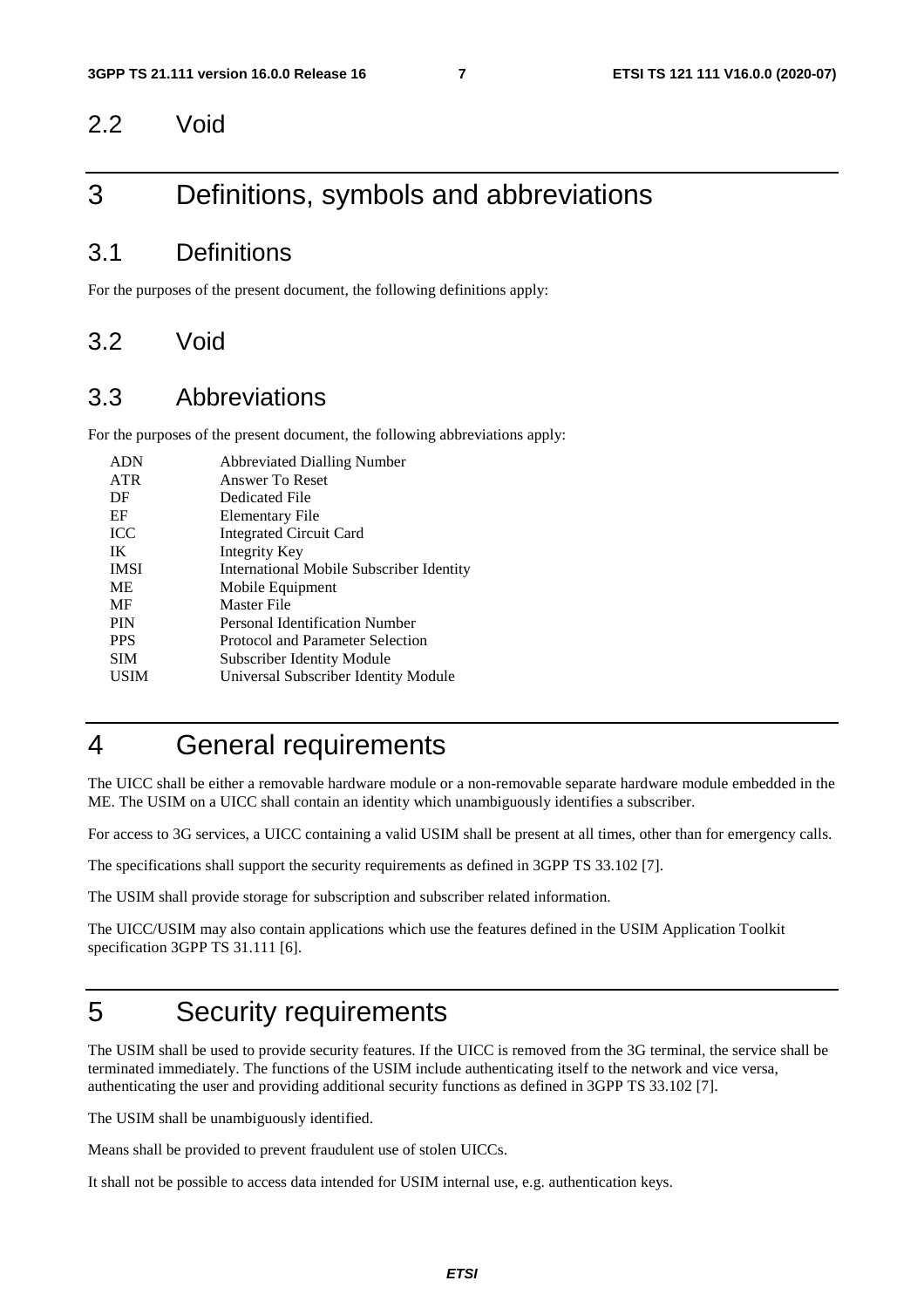Further details of the following requirements are given in 3GPP TS 33.102 [7].

### 5.1 File access conditions

Actions, such as READ, UPDATE on UICC data shall be controlled by access conditions. These shall be satisfied prior to the action being performed.

Since a UICC may contain multiple (3G and non-3G) applications, a flexible method of controlling file access shall be provided.

# 5.2 User authentication

The USIM shall support means to authenticate the user, to provide, for example, protection against the use of stolen cards. For the USIM, authentication shall be performed by the verification of a numeric PIN of four (4) to eight (8) decimal digits.

A function to disable user authentication may exist which may be inhibited by the application provider, in which case the user shall always use the PIN. Otherwise, the user may decide whether or not to make use of the user authentication function. If disabled, the user authentication function remains disabled until the user specifically re-enables it.

Following correct PIN presentation, the ME may perform functions and actions on USIM data, which are protected by the relevant access condition.

If an incorrect PIN is entered, an indication shall be given to the user. After three (3) consecutive incorrect entries the relevant PIN is blocked, i.e. functions and actions on data protected by the access condition shall no longer be possible, even if between attempts the UICC has been removed, the USIM has been deselected or the ME has been switched off. Once a PIN is blocked, further PIN verifications shall be denied.

The USIM shall support a mechanism for unblocking a blocked PIN. Unblocking of a PIN is performed by using the relevant PIN Unblocking Key.

PINs, but not Unblock PINs, shall be changeable by the user following correct entry of either the current PIN or Unblock PIN.

The Unblock PIN shall consist of eight (8) decimal digits and shall not be changeable by the user. If an incorrect Unblock PIN is presented, an indication shall be given to the user. After ten (10) consecutive incorrect entries, the Unblock PIN shall be blocked, even if between attempts the UICC has been removed, the USIM has been deselected or the ME has been switched off. Unblocking of a blocked PIN shall not be possible.

It shall not be possible to read PINs or Unblock PINs.

# 5.3 User data stored in ME

Subject to the exception below, all user related information transferred into the ME during network operations shall be deleted from the ME after removal of the UICC, deselection of the USIM, deactivation of the ME, or following an electrical reset of the UICC. This includes any data that was transferred to the ME by USIM Application Toolkit commands.

User related security codes such as PIN and Unblock PIN may only be stored by the ME during the procedures involving such a code and shall be discarded by the ME immediately after completion of the procedure.

Optionally, an ME may retain some less security-sensitive data at UICC removal, USIM deselection or ME switch-off. Such data are e.g. SMS, ADN/SSC, FDN/SSC, LND. These data, when stored in the ME, shall only be readable/retrievable if the same USIM is reactivated (as determined by the IMSI). If the IMSI is retained in the ME for this purpose, it shall be stored securely and shall not be able to be read out.

# 5.4 Authentication

A means shall be specified to mutually authenticate the USIM and the network by showing knowledge of a secret key K which is shared between and available only to the USIM and in the user's Home Environment. The method is composed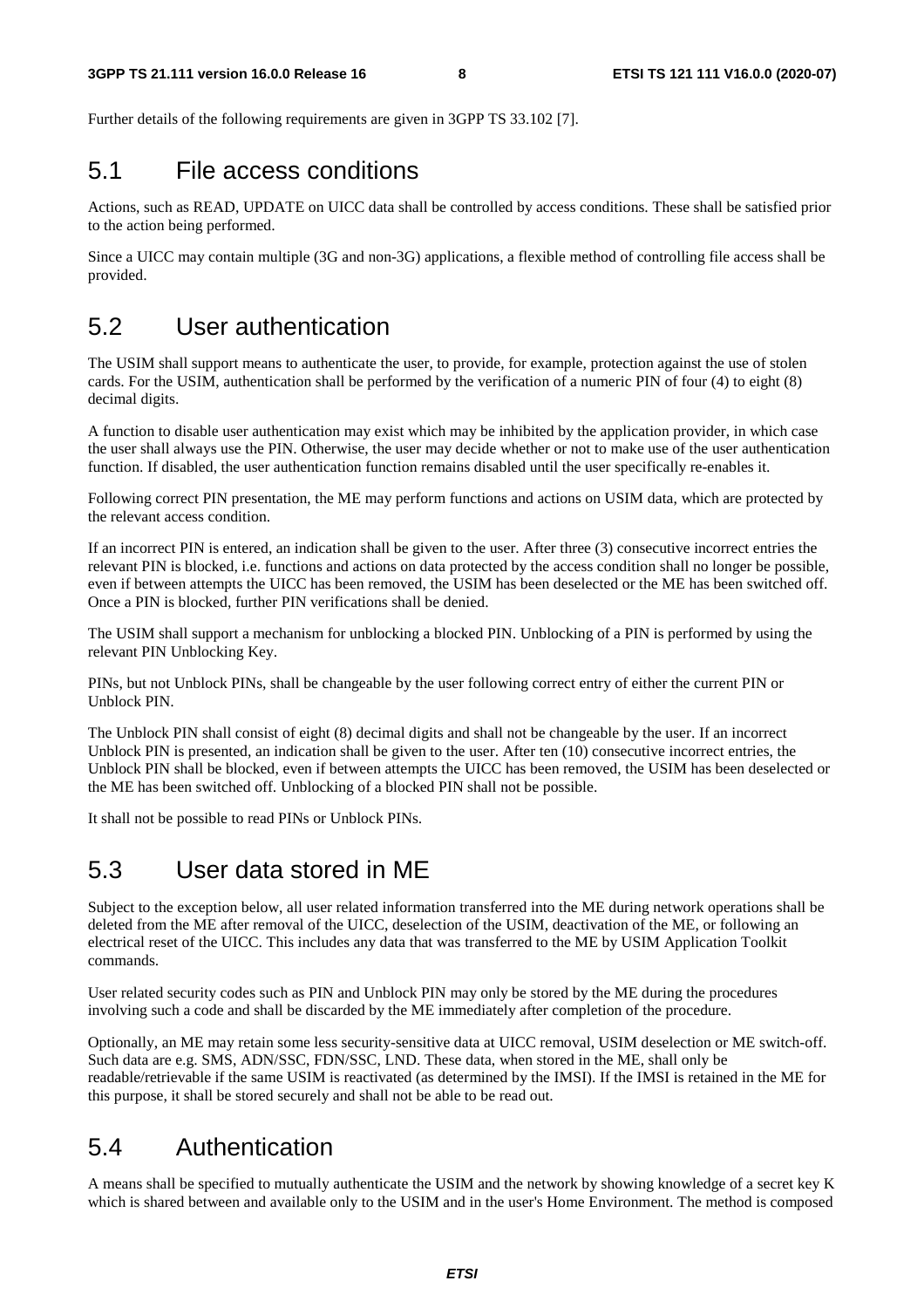of a challenge/response and key establishment protocol combined with a sequence number-based one-pass protocol for network authentication.

# 5.5 Data integrity of signalling elements

Some signalling information elements are considered sensitive and must be integrity protected. An integrity function shall be applied on certain signalling information elements transmitted between the ME and the network.

The 3GPP Integrity Algorithm (UIA) is used with an Integrity Key (IK) to compute a message authentication code for a given message. The setting of IK is triggered by the authentication procedure. IK shall be stored on the USIM.

# 5.6 User identity confidentiality

A mechanism shall be specified to provide user identity confidentiality by means of a temporary identity.

### 5.7 Length of security parameters

In order to allow for enhancements of the security level in 3G, the following requirements shall be covered:

- all security-related parameters for 3G shall be accompanied by a length indicator;
- the USIM shall support variable-length security parameters.

If the USIM supports the GSM security mechanisms in addition to 3G security, fixed length security parameters according to 3GPP TS 51.011 [8] shall be supported in addition.

# 6 Logical issues

# 6.1 Application selection

In a multiapplication environment, a flexible application selection method is required. The application identifier defined in ETSI TS 101 220 [5] should be used for application selection. Direct application selection, including selection by partial DF name and the EF<sub>DIR</sub> concept of ISO/IEC 7816-4 [12] shall be followed. In particular, a mechanism for the ME and the UICC shall be specified in order to allow the user, when the ME is in idle mode, to select and activate one application amongst those which are available and supported by the ME (this will permit the user to choose, for instance, between 2 different USIM applications). At switch on, the last active USIM shall be automatically selected. The last active USIM shall be stored on the UICC. By default if there is no last active USIM defined in the UICC, the user shall be able to select the active USIM amongst those available on the UICC.

# 6.2 Simultaneous access

A mechanism shall be specified for simultaneous access to several files or applications.

# 7 Service Requirements

### 7.1 Void

### 7.2 Data transfer

A mechanism allowing highly secure transfer of applications and/or associated data to/from the UICC/USIM shall be specified in line with the requirements in 3GPP TS 22.101 [2]. This requires a secure transfer mechanism.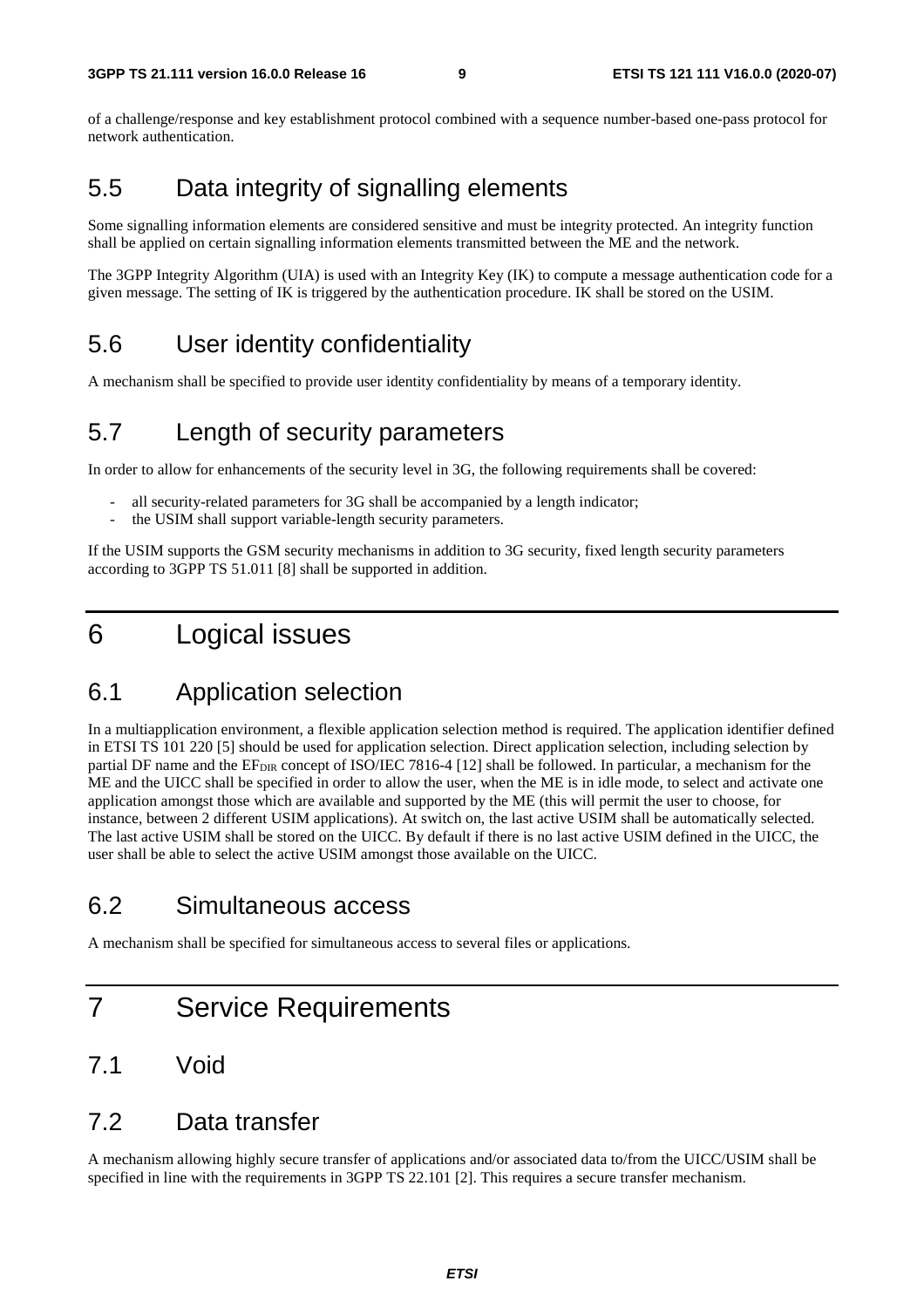# 7.3 Application execution environment

An application execution environment may exist on the UICC/USIM which includes functionality defined in 3GPP TS 31.111 [6].

# 7.4 Profile exchange

A mechanism for the ME, the USIM and the network to exchange service capabilities shall be specified. The following exchange of service capabilities may occur:

- ME services capabilities may be provided to the USIM/UICC;
- USIM/UICC services capabilities may be provided to the ME (and thus potentially to the network);
- network services capabilities may be provided to the USIM/UICC via the ME.

# 7.5 Version identification

A means for identification of the version of the USIM shall be provided.

8 Physical Characteristics

The physical characteristics shall be in accordance with the specifications in 3GPP TS 31.101 [3].

- 8.1 Void
- 8.2 Void

# 9 Electrical characteristics and transmission protocols

Electronic signals and transmission protocols shall be in accordance with the specifications in 3GPP TS 31.101 [3].

The electrical specifications shall at least cover the 1.8V and 3V voltage ranges as specified in 3GPP TS 31.101 [3]. Lower voltages may be added in the future. 3G terminals shall not support 5V on the ME-UICC interface. Both ME and UICC shall support operational class indication as defined in ISO/IEC 7816-3 [11].

UICC shall support at least two voltage classes unless it has a non removable form factor. ME shall support at least two voltage classes, unless it contains a non-removable UICC or unless it supports any of the following, or a combination of: NB-IoT, GERAN EC-GSM-IoT and Category M1 of E-UTRAN enhanced-MTC as specified in 3GPP TS 36.306 [14].

An ME supporting NG-RAN shall support at least one voltage class, and may support two voltage classes.

NOTE1: If a new voltage class is added in 3GPP TS 31.101 [3], the ME supporting NG-RAN will be required to also support an existing voltage class.

Both UICC and ME shall support PPS as defined in ISO/IEC 7816-3 [11] with at least the values defined in 3GPP TS 31.101 [3].

The ME shall have the capabilities of initiating a warm reset as defined in ISO/IEC 7816-3 [11]. The UICC shall support warm reset as defined in ISO/IEC 7816-3 [11].

NOTE2: The warm reset is used during a session when there is a need to restart the USIM due to internal modifications of data caused by user actions or network data downloading.

The UICC may indicate in the ATR to the warm reset that the specific mode is entered automatically, using the parameters that were used prior to the warm reset. In case of a cold reset, the UICC shall enter the negotiable mode.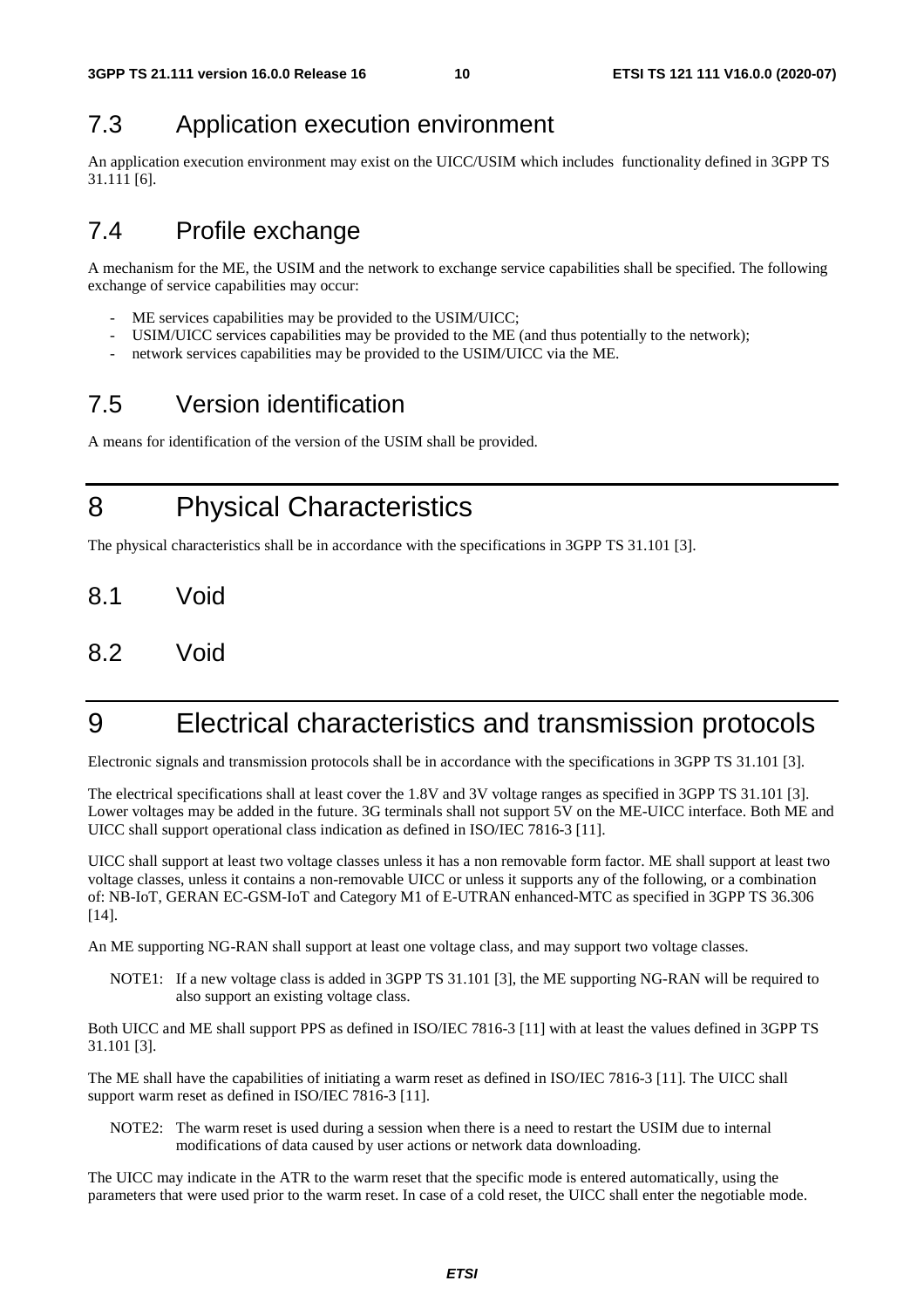In addition to the T=0 protocol which is mandatory for the UICC and the ME, the T=1 protocol shall be mandatory for the ME. It is optional for the UICC.

The speed enhancement as specified in 3GPP TS 31.101 [3] shall be supported by both the ME and the UICC.

### 9.1 Void

# 10 Contents of the Elementary Files

### 10.1 USIM information storage requirements

The USIM shall contain information elements for 3G network operations. The USIM may contain information elements related to the subscriber, 3G services and home environment or service provider related information.

The UICC shall provide storage capability for the following:

- UICC related information:
	- IC card identification: a number uniquely identifying the UICC and the card issuer;
	- Preferred language(s);
	- Directory of applications.
	- USIM related information:
		- Administrative information: indicates mode of operation of the USIM, e.g. normal, type approval;
		- USIM service table: indicates which optional services are provided by the USIM;
		- IMSI;
		- Language indication;
		- Location information;
		- Cipher key (Kc) and cipher key sequence number;
		- Access control class(es);
		- Forbidden PLMNs;
		- Ciphering Key for GPRS:
		- GPRS location information:
		- Cell Broadcast related information;
		- Emergency call codes;
		- Phone numbers (ADN, FDN, SDN);
		- Short messages and related parameters;
		- Capability and Configuration parameters;
		- Higher Priority PLMN search period;
		- list of carrier frequencies to be used for cell selection.
	- Information accessible to the USIM and other applications:
		- ADN.

In addition, the USIM shall manage and provide storage for the following information in accordance with the security requirements of clause 5:

- PIN;
- PIN enabled/disabled indicator;
- PIN error counter:
- Unblock PIN;
- Unblock PIN error counter;
- Data integrity keys;
- Subscriber authentication keys.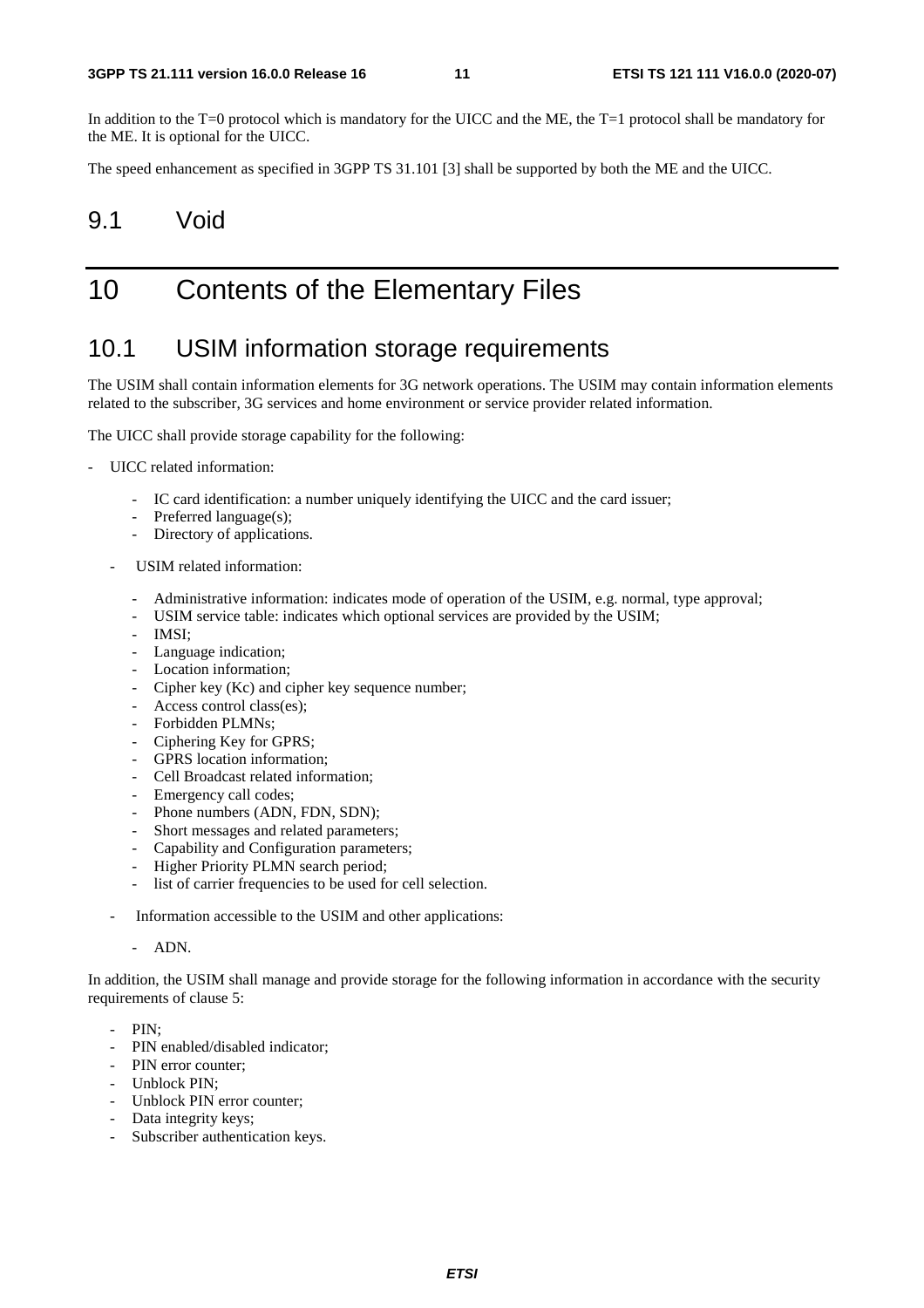# 10.2 Phone Book

A Phone Book entry consists of a record in an ADN file and, optionally, additional records which are placed in different EFs. In the latter case, a mechanism shall be defined to link all records in the same Phone Book entry. These features shall be supported by the ME while their support by the UICC is optional.

#### 10.2.1 Support of two name fields per entry

The support of two name fields per entry shall be specified to allow, for example, for two different representations of the same name (for example, in Japanese characters and in Latin characters).

#### 10.2.2 Support of multiple phone numbers per entry

The support of multiple phone numbers per entry shall be specified, for example, office, home, fax, mobile or pager. In addition to that, information for identifying those attributes are needed.

#### 10.2.3 Support of email address

The support of email addresses linked to Phone Book entries shall be specified. In addition to that, information for identifying these addresses is needed.

#### 10.2.4 Support of user definable groupings

The specification shall support the grouping of Phone Book entries into groups defined by the user, for example, business and private.

#### 10.2.5 Support of hidden entries

The specification shall support means of marking Phone Book entries as "hidden".

#### 10.2.6 Number of entries

The specification shall support storage of at least 500 entries.

#### 10.2.7 Void

# 10.3 Storage of call details

The specification shall support provision of storage for call detail information. The call detail information consists of the following attributes:

mobile terminated calls:

 calling party number, date and time, calling party's name and status of call (i.e. answered or missed), duration;

mobile originated calls:

called party number, date and time, called party's name and duration;

- accumulated duration of preceding calls, separately for mobile originated and mobile terminated calls.

Call detail attributes are optional. A value to mark them as "undefined" shall be available.

NOTE 1: The calling/called party's name may be available from the Phone Book.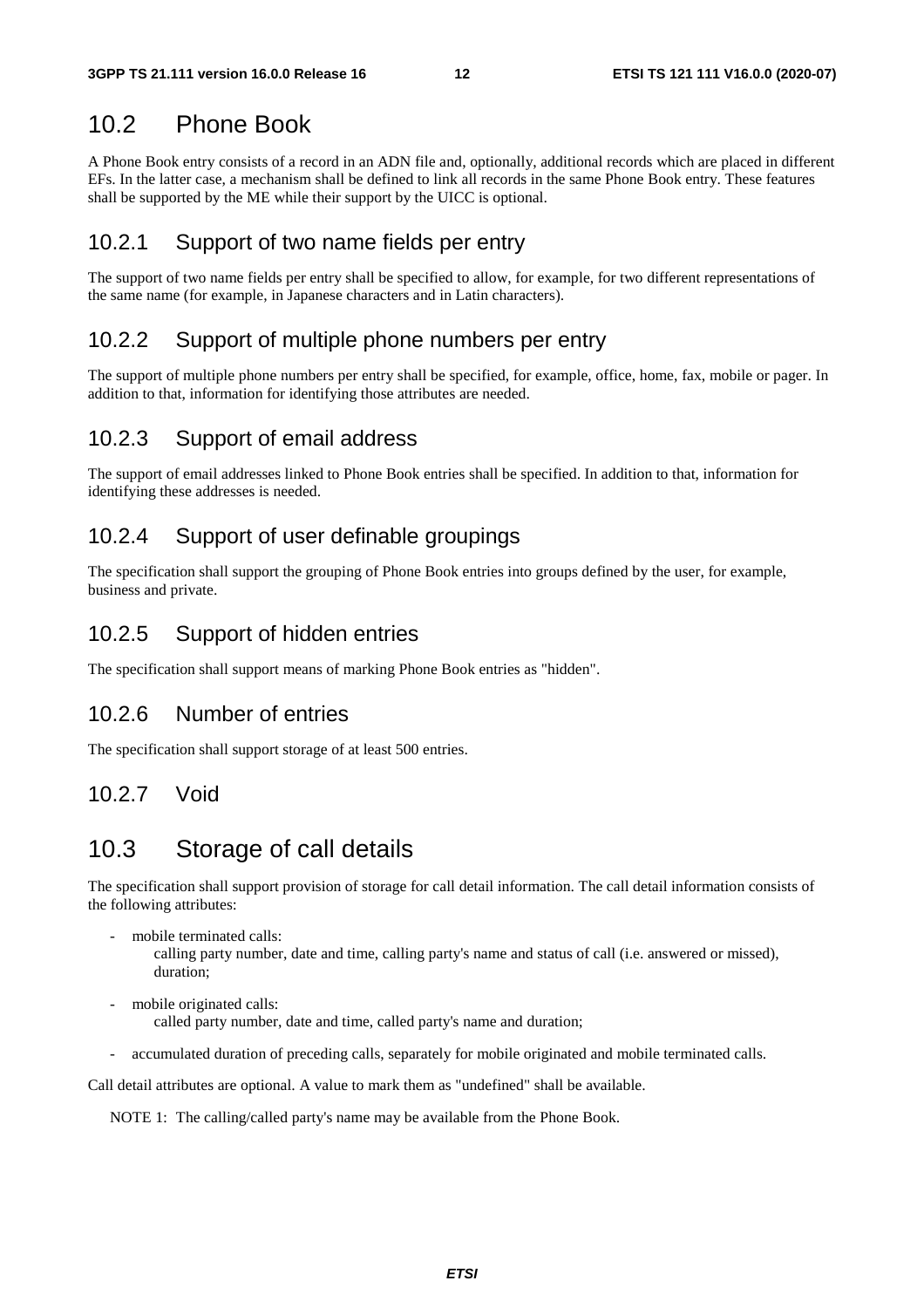### 10.4 Void

# 11 3G/GSM interworking

### 11.1 Void

# 11.2 3G subscribers in a GSM network

3GPP TS 22.101 [2] requires that UMTS shall provide some mechanisms which permit UMTS subscribers to roam easily onto pre-UMTS systems and access the services.

Thus, the specification shall allow the UICC to be used with a dual mode (GSM/ 3G) ME and a GSM ME for the provision of GSM service.

# 12 Contact Manager

# 12.1 General

The Contact Manager provides an interface for the management of contact information including rich content without any structural limitations.

There shall be a mechanism for the ME to detect that the UICC containing the Contact Manager has changed. This mechanism may be used by the ME to ask the user whether synchronization of data between the ME and the UICC Contact Manager should occur.

This section defines the functional requirements of the Contact Manager. An ME and a 3GPP application supporting the Contact Manager shall comply with all these requirements.

### 12.2 Security requirements

The Contact Manager may contain personal information. It shall be possible to restrict the access to this information to authorized users or entities (e.g. by binding the access to the verification of the USIM PIN).

### 12.4.3 Interworking with the 3G Phone Book

In case both the ME and the 3GPP application support both the 3G Phone Book (i.e. as defined in section 10.2 of the present document) and the Contact Manager the Contact Manager shall be used. There shall be a mechanism for the 3GPP application to indicate the support of the Contact Manager.

### 12.4.4 Content description

#### 12.4.4.1 Number of contacts

The Contact Manager specification shall not unreasonably restrict the number of contacts.

#### 12.4.4.2 Contact structure

The Contact Manager shall consist of contacts, which are made up of various fields (e.g. phone number, name, photo). A filtering mechanism according to OMA DS Field Filtering shall be supported.

It shall be possible to have several instances of a field in a contact when appropriate (e.g. a contact may have two fax numbers).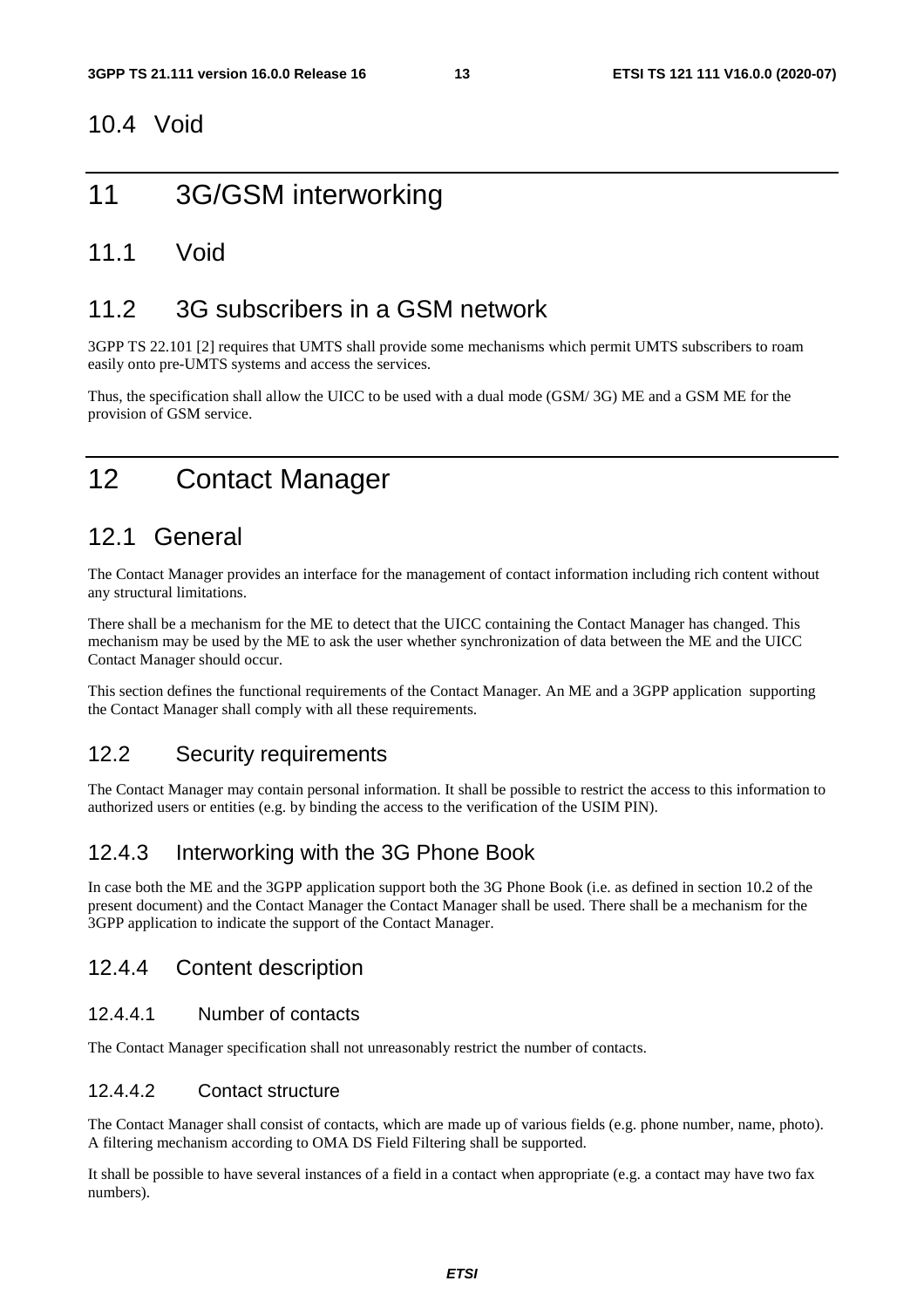An extensible coding scheme shall be defined which allows to describe a contact including all its fields. An existing scheme (e.g. "vcard") shall be used, if appropriate.

A minimum set of field types recognised by the 3GPP application and the ME shall be defined (e.g. name, phone number, URL, Email address, address, sound, pictures, notes).

It shall be possible to store and associate multimedia information (stored on the 3GPP application) with a contact (e.g. photo, logo, video, ring tone, voice tag).

It shall be possible to associate an icon or a label to each contact field type (e.g. associate an icon representing a phone to the number field. "Home address" could be configured as the label of the "mailing address" field type).

It shall be possible to configure the structure and the display order of the contact fields (e.g. first name then Instant Messaging address then number, etc) depending on ME capabilities.

#### 12.4.4.3 Group management

It shall be possible to define new groups (e.g. My Tennis Club).

It shall be possible to pre-define groups (e.g. Friend, Work, Family and VIP).

It shall be possible to store and associate multimedia information (stored on the 3GPP application) with a group (e.g. photo, logo, video, ring tone, icon).

It shall be possible to bind contacts to one or several groups.

#### 12.4.4.4 User Action Management

It shall be possible to configure a list of possible actions that could be proposed to the user when the contact is selected (e.g. Launch Browser, Send SMS, Send MMS, Instant messaging, Make a voice over IP call, Make a video call, Make a conference call, Game player, Send Email).

#### 12.4.5 Interface capabilities description

An external and an internal interface to the Contact Manager shall be defined.

The external interface between the Contact Manager and a UICC external entity, i.e. the ME, shall rely on a transport protocol layer that is independent of the physical interface (i.e. the ISO interface and the new high-speed interface). This is to allow the definition of one solution that can use either the existing ISO interface or the new high-speed interface. The external interface definition shall also ease interfacing the PC applications with the Contact Manager.

Both the ME and the UICC shall be capable of initiating contact information synchronization based on a configurable policy.The internal interface allows other UICC resident applications to access the Contact Manager e.g. through a dedicated API. This enables the creation of additional services utilizing the Contact Manager data and properties. There shall be a mechanism for the user to allow or prevent remote access to the Contact Manager.

The external and internal interface shall provide means to:

- identify Contact Manager capabilities
- perform the following operations on a contact or a group: create, retrieve, modify, delete, search

In addition the internal interface shall provide mechanisms to:

- register/deregister an UICC resident application to the Contact Manager.
- allow a resident UICC application to access Contact Manager data and properties based on user permission.

- allow the Contact Manager to notify events to registered UICC application and to pass event related information when applicable. Events notifying the applications shall include:

- contact information is modified locally
- contact information is modified remotely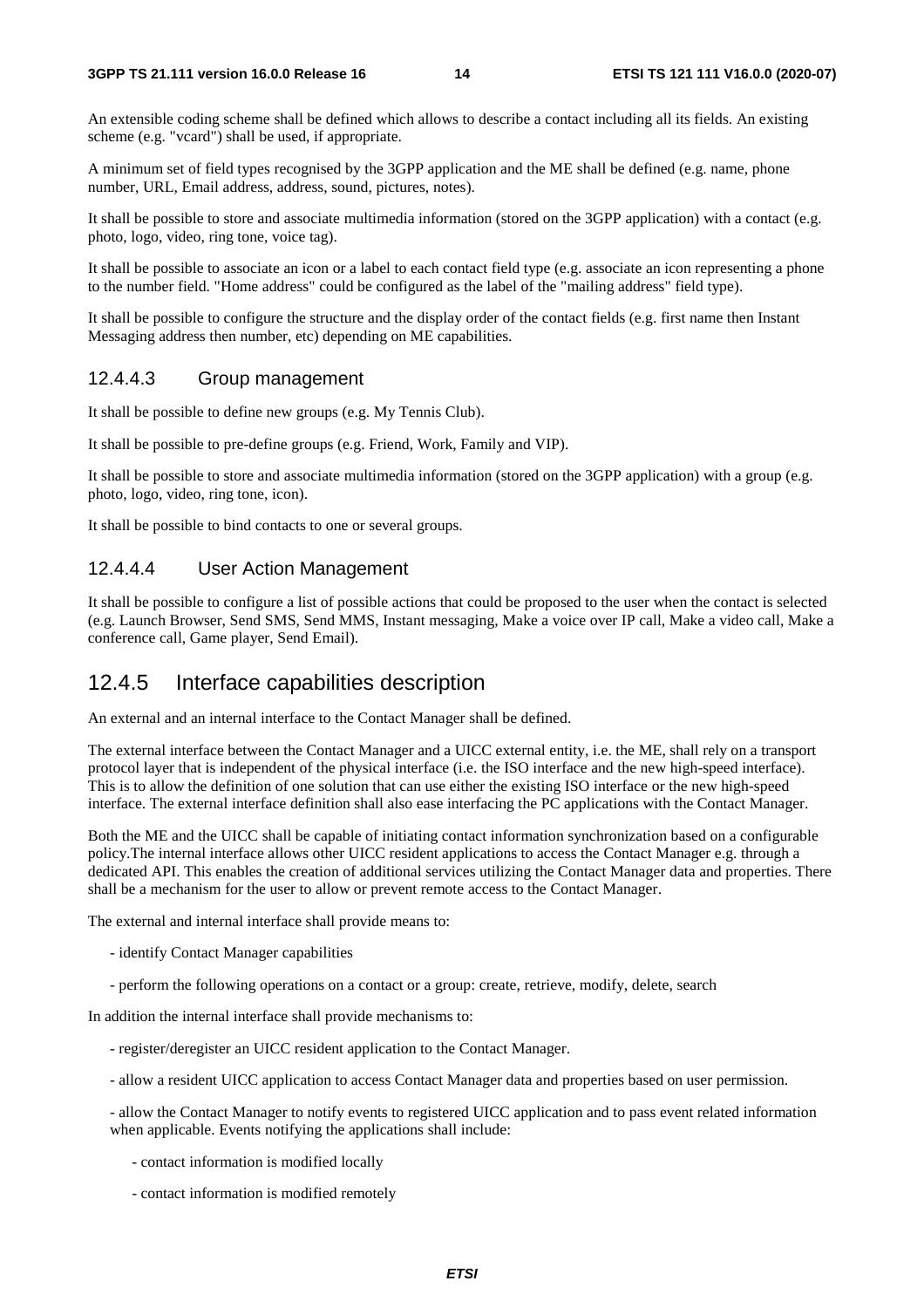- change of contact manager configuration

### 12.4.6 Efficient browsing and searching

The Contact Manager interfaces should allow efficient searching and browsing of the contacts (i.e. the user experience browsing the Contact Manager should be acceptable).

### 12.4.7 Associated services

#### 12.4.7.1 Memory management

It shall be possible to determine the number of stored contacts and the amount of the available and used Contact Manager memory.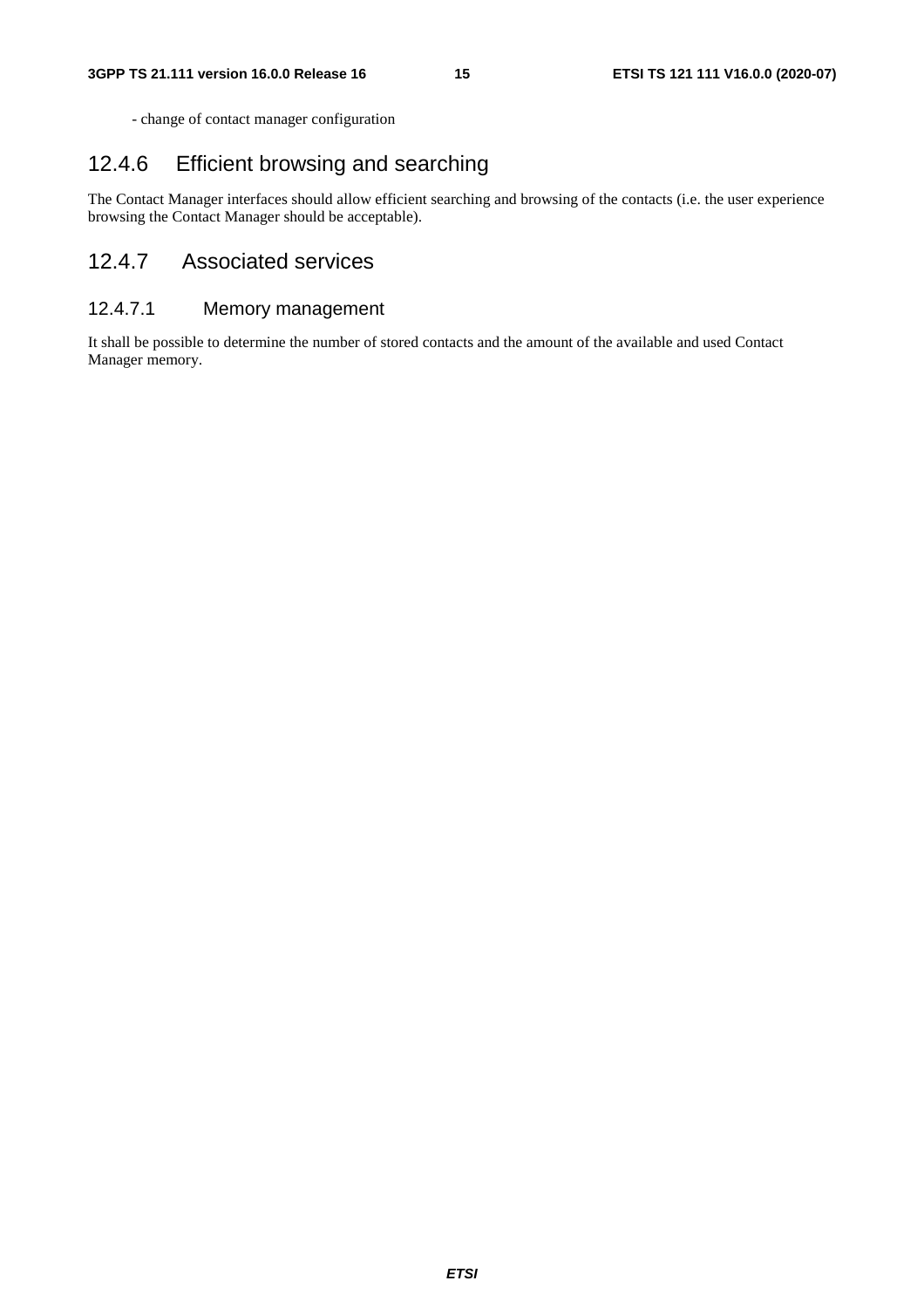# Annex A (informative): Change history

The table below indicates all change requests that have been incorporated into the present document since it was initially approved by 3GPP TSG T and subsequently 3GPP TSG CT.

| <b>Change history</b> |                |                          |                  |                |                       |                                                           |        |            |
|-----------------------|----------------|--------------------------|------------------|----------------|-----------------------|-----------------------------------------------------------|--------|------------|
| Date                  | TSG#           | <b>TSG Doc.</b>          | <b>CR</b>        | Rev            | Cat                   | Subject/Comment                                           | Old    | <b>New</b> |
| 1999-06               | TP-03          | TP-99085                 |                  |                |                       | Draft specification first approved at TSG-T #3            | 2.0.0  | 3.0.0      |
| 1999-12               | TP-06          | TP-99255                 | 001              |                | D                     | References to new specifications and editorial changes    | 3.0.0  | 3.0.1      |
| 2000-04               | <b>TP-07</b>   | TP-000017                | 002              |                | $\overline{F}$        | Location of the UIA (3GPP integrity algorithm) aligned    | 3.0.1  | 3.1.0      |
|                       |                |                          |                  |                |                       | with 33.102                                               |        |            |
| 2000-07               | <b>TP-08</b>   | TP-000097                | 003              |                | F                     | Clarification of USIM application selection               | 3.1.0  | 3.2.0      |
|                       |                | TP-000097                | 004              |                | F                     | Alignment with 33.102: removal of Enhanced User           |        |            |
|                       |                |                          |                  |                |                       | Identity Confidentiality (EUIC) from R99                  |        |            |
| 2000-10               | <b>TP-09</b>   | TP-000150                | 005              |                | F                     | Partial AID selection requirements                        | 3.2.0  | 3.3.0      |
| 2001-03               | <b>TP-11</b>   |                          |                  |                |                       | Issued as version 4.0.0 in order to create a complete set | 3.3.0  | 4.0.0      |
|                       |                |                          |                  |                |                       | of specifications for release 4. The contents of version  |        |            |
|                       |                |                          |                  |                |                       | 4.0.0 are identical to the contents of version 3.3.0      |        |            |
| 2002-06               | TP-16          |                          | $\blacksquare$   |                |                       | Issued as version 5.0.0 in order to create a complete set | 4.0.0  | 5.0.0      |
|                       |                |                          |                  |                |                       | of specifications for release 5. The contents of version  |        |            |
|                       |                |                          |                  |                |                       | 5.0.0 are identical to the contents of version 4.0.0      |        |            |
| 2002-09               | <b>TP-17</b>   | TP-020208                | 009              |                | Α                     | Clarification on the use of the USIM and the SIM          | 5.0.0  | 5.1.0      |
| 2004-03               | <b>TP-23</b>   | TP-040023                | 010              |                | $\mathbf C$           | Update with respect to the third form factor and removal  | 5.1.0  | 6.0.0      |
|                       |                |                          |                  |                |                       | of an unused reference                                    |        |            |
| 2004-06               | $TP-24$        | TP-040100                | 011              |                | $\overline{D}$        | Release 6 alignment                                       | 6.0.0  | 6.1.0      |
| 2005-06               | $CT-28$        | CP-050136                | $\overline{015}$ |                | A                     | ISO/IEC 7816-Series Revision                              | 6.1.0  | 6.2.0      |
| 2006-05               | $CT-32$        | CP-060349                | 0017             | 1              | F                     | Review of TS 21.111, USIM and IC Card Requirements        | 6.2.0  | 6.3.0      |
| 2006-09               | CT-33          | action item              | $\mathbf{r}$     |                | $\sim$                | MCC to raise spec to Rel-7                                | 6.3.0  | 7.0.0      |
| 2007-03               | $CT-35$        | CP-070070                | 0019             | $\overline{2}$ | B                     | Requirements for the Enhanced USIM phonebook              | 7.0.0  | 8.0.0      |
| 2007-10               |                |                          |                  |                |                       | Editorial correction to cover page                        | 8.0.0  | 8.0.1      |
| 2007-12               | $CT-38$        | CP-070839                | 0020             | $\overline{2}$ | $\overline{B}$        | Completion of the requirements for the Enhanced USIM      | 8.0.1  | 8.1.0      |
|                       |                |                          |                  |                |                       | phonebook                                                 |        |            |
|                       |                |                          |                  |                |                       | Renaming of the feature to Contact Manager.               |        |            |
|                       |                |                          |                  |                |                       | Contact Manager moved to a dedicated section              |        |            |
| 2008-05               | $CT-40$        | CP-080384                | 0023             | 2              | F                     | Update and correct references and pointers to             | 8.1.0  | 8.2.0      |
|                       |                |                          |                  |                |                       | references                                                |        |            |
| 2009-12               | $CT-46$        | CP-091042                | 0025             | 2              | F                     | References update                                         | 8.2.0  | 8.3.0      |
| 2009-12               | $CT-46$        | $\blacksquare$           | $\blacksquare$   | $\mathbf{r}$   | $\blacksquare$        | Upgrade of the specification to Rel-9                     | 8.3.0  | 9.0.0      |
| $2011 - 03$           | $SP-51$        |                          |                  |                | ä,                    | Upgrade of the specification to Rel-10                    | 9.0.0  | 10.0.0     |
| 2012-09               | $SP-57$        | $\blacksquare$           | $\blacksquare$   | $\blacksquare$ | $\blacksquare$        | Upgrade of the specification to Rel-11                    | 10.0.0 | 11.0.0     |
| 2012-10               |                | $\blacksquare$           | $\blacksquare$   | $\overline{a}$ | ÷.                    | Remove hidden text                                        | 11.0.0 | 11.0.1     |
| 2014-10               | SP-65          | $\overline{\phantom{a}}$ |                  |                |                       | Upgrade of the specification to Rel-12                    | 11.0.1 | 12.0.0     |
| 2015-12               |                |                          |                  |                |                       | Upgrade to Rel-13                                         | 12.0.0 | 13.0.0     |
| 2016-12               | CT-74          | CP-160789 0027           |                  | 1              | B                     | Usage of non-removable UICC                               | 13.0.0 | 14.0.0     |
| 2017-09               | $CT-77$        | CP-172064                | 0028             | $\overline{2}$ | $\overline{\text{c}}$ | Support for two voltage classes                           | 14.0.0 | 14.1.0     |
| 2018-03               | $CT-79$        | CP-180130                | 0029             | $\mathbf{1}$   | $\overline{B}$        | Mandating only single voltage class support for MEs       | 14.1.0 | 15.0.0     |
|                       |                |                          |                  |                |                       | supporting NG-RAN.                                        |        |            |
| 2018-06               | CT-80          | CP-181158                | 0030             |                | F                     | Correction on implementation of CR0029                    | 15.0.0 | 15.1.0     |
| 2018-07               |                |                          |                  |                |                       | Correction to logo, version and date on cover page        | 15.1.1 | 2018-07    |
| 2020-07               | $\blacksquare$ | $\blacksquare$           | L,               |                | $\blacksquare$        | Update to Rel-16 version (MCC)                            | 16.0.0 | 2020-07    |